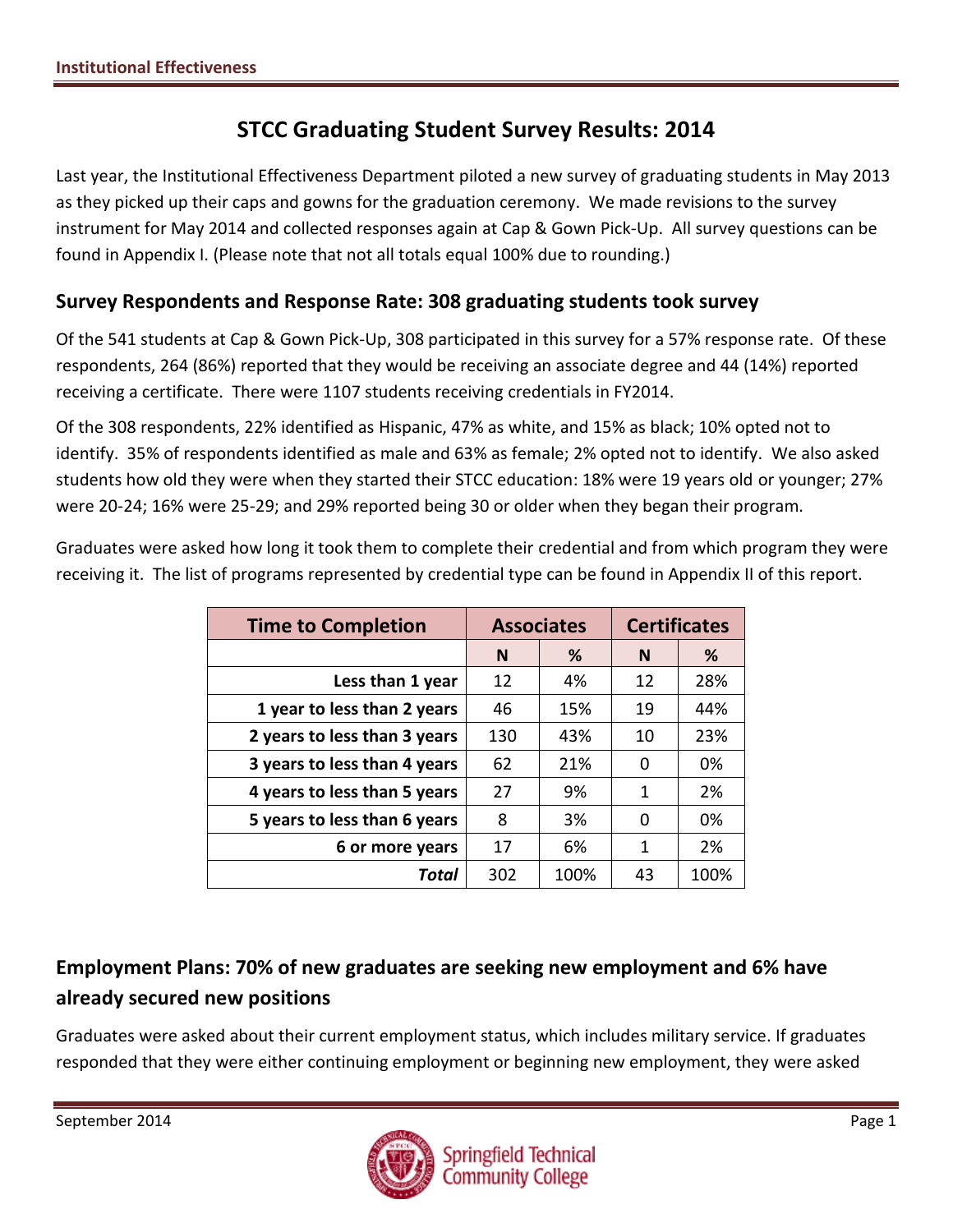about the relationship of their work to their STCC education as well as whether their work is or will be full- or part-time. Of graduates responding to this question, about 60% report being currently employed. Notably, about 6% of students had secured new positions as they were ready to graduate, whether they were already employed or not. Nearly 70% of graduates were seeking new positions, whether they were currently employed or not. Many graduates said they were going to pursue further education instead of or in addition to employment. [*N.B.*: The employment survey questions were substantially changed relative to those on last year's survey. The primary employment question was answered by 266 respondents.]

Students identifying as white were more likely to be not employed but seeking a new position than students of color (white: 34%, black: 22%, Hispanic: 23%). Graduating students of color were more likely to currently have a job but not be seeking a new position (black: 25%, Hispanic: 23%, white: 16%).

| <b>Work Status</b>                              | <b>Associates</b> | <b>Certificates</b> |
|-------------------------------------------------|-------------------|---------------------|
| <b>Currently employed, SEEKING new position</b> | 36%               | 43%                 |
| Not employed, SEEKING position                  | 32%               | 29%                 |
| Currently employed, NOT seeking new position    | 19%               | 23%                 |
| <b>Currently employed, SECURED new position</b> | 4%                | 3%                  |
| Not employed, NOT seeking position              | 5%                | 0%                  |
| Not employed, SECURED position                  | 2%                | 3%                  |
| <b>Entering or continuing military service</b>  | 0%                | 0%                  |

Graduating students who reported being currently employed or having secured a new position were asked about their full-time versus part-time status. Only 17 students total had secured new positions as of Cap & Gown Pick-Up (May 2014).

| <b>Work Hours</b>     | <b>Associates</b>                                                  |     |                                   | <b>Certificates</b>           |
|-----------------------|--------------------------------------------------------------------|-----|-----------------------------------|-------------------------------|
|                       | <b>Current</b><br><b>New</b><br><b>Position</b><br><b>Position</b> |     | <b>Current</b><br><b>Position</b> | <b>New</b><br><b>Position</b> |
| <b>Full Time Work</b> | 54%                                                                | 67% | 42%                               | 0%                            |
| <b>Part Time Work</b> | 46%                                                                | 33% | 58%                               | 100%                          |

Graduates were also asked whether their current and/or new employment was related to the academic work they completed at STCC.

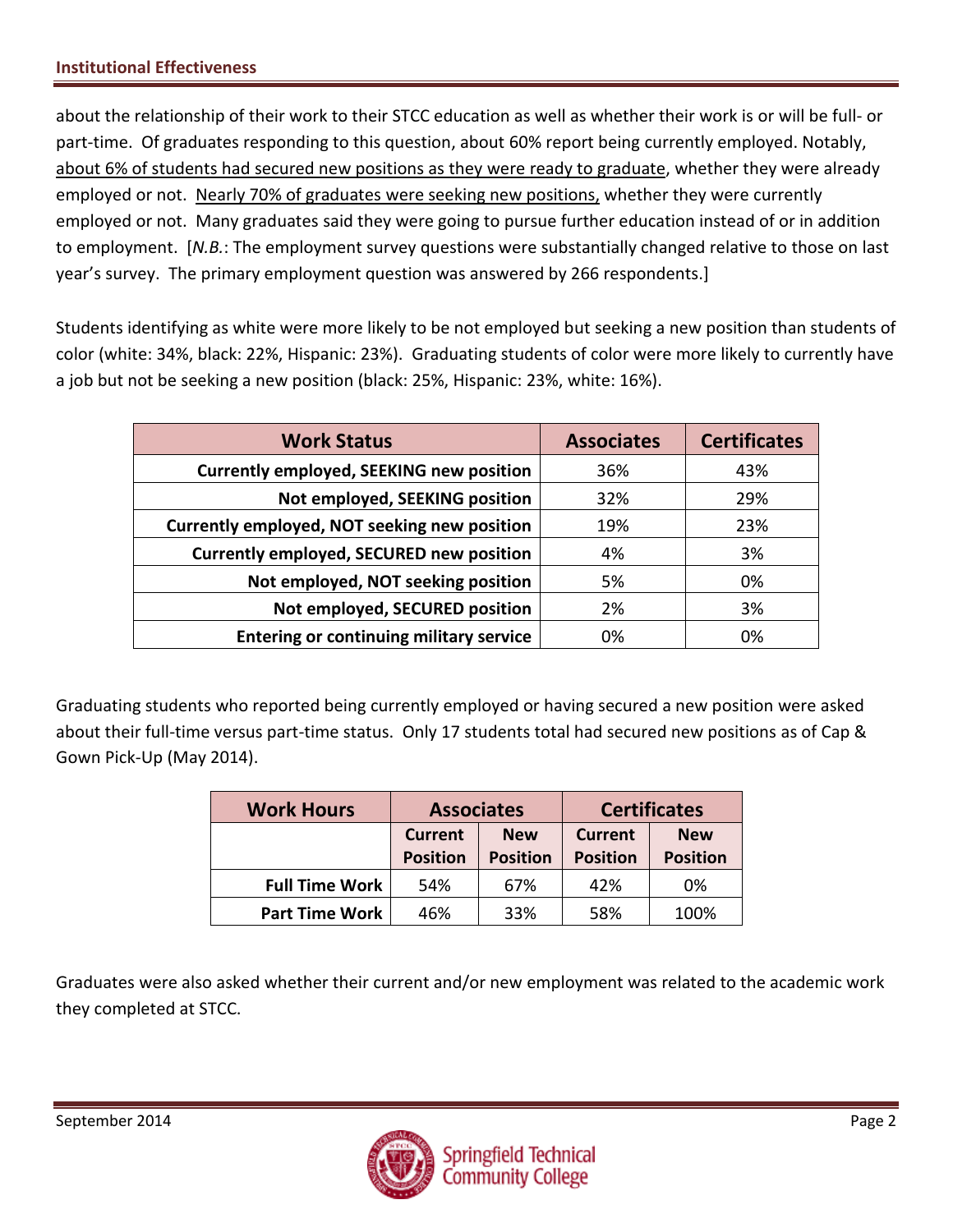| <b>Work to STCC Relationship</b>               | <b>Associates</b>                                                  |     | <b>Certificates</b> |                 |  |
|------------------------------------------------|--------------------------------------------------------------------|-----|---------------------|-----------------|--|
|                                                | <b>New</b><br><b>Current</b><br><b>Position</b><br><b>Position</b> |     | Current             | <b>New</b>      |  |
|                                                |                                                                    |     | <b>Position</b>     | <b>Position</b> |  |
| <b>Work Directly Related to STCC Education</b> | 26%                                                                | 80% | 17%                 | 100%            |  |
| <b>Work Somewhat Related to STCC Education</b> | 20%                                                                | 20% | 33%                 | 0%              |  |
| <b>Not Related</b>                             | 54%                                                                | 0%  | 60%                 | 0%              |  |

Lastly, graduates were asked how prepared they felt for their current and/or new employment as a result of the academic work they completed at STCC.

| <b>Work Preparation</b>          | <b>Associates</b>            |                 | <b>Certificates</b> |                 |  |
|----------------------------------|------------------------------|-----------------|---------------------|-----------------|--|
|                                  | <b>Current</b><br><b>New</b> |                 | <b>Current</b>      | <b>New</b>      |  |
|                                  | <b>Position</b>              | <b>Position</b> | <b>Position</b>     | <b>Position</b> |  |
| Very well prepared               | 55%                          | 73%             | 75%                 | 100%            |  |
| Somewhat prepared                | 22%                          | 13%             | 13%                 | 0%              |  |
| Somewhat unprepared              | 4%                           | 7%              | 4%                  | 0%              |  |
| Very unprepared                  | 0%                           | 7%              | 0%                  | 0%              |  |
| STCC education played no role in |                              |                 |                     |                 |  |
| preparation for position         | 19%                          | 0%              | 8%                  | 0%              |  |

### **Continuing Education Plans: 66% of new graduates expect to continue their education**

Graduates were asked about whether they would be continuing their education within the next year and whether they would do so in a full- or part-time capacity. About 67% of graduates receiving associates degrees planned to continue their education within the year, with most planning to attend a 4-year college or university. About 59% of certificate graduates planned to continue their education with the majority returning to STCC.

| <b>Education Status</b>                     | <b>Associates</b> | <b>Certificates</b> |
|---------------------------------------------|-------------------|---------------------|
| A 4-year college/university                 | 48%               | 7%                  |
| A new program at STCC                       | 9%                | 46%                 |
| No additional education beginning this year | 33%               | 41%                 |
| <b>Another 2-year college</b>               | 10%               | 0%                  |
| Another non-degree educational program      | 0%                | 5%                  |

More students identifying as black planned to attend a 4-year college or university (black: 54%, Hispanic: 40%, white: 40%). Hispanic students were more likely to respond that they did not have immediate continuing

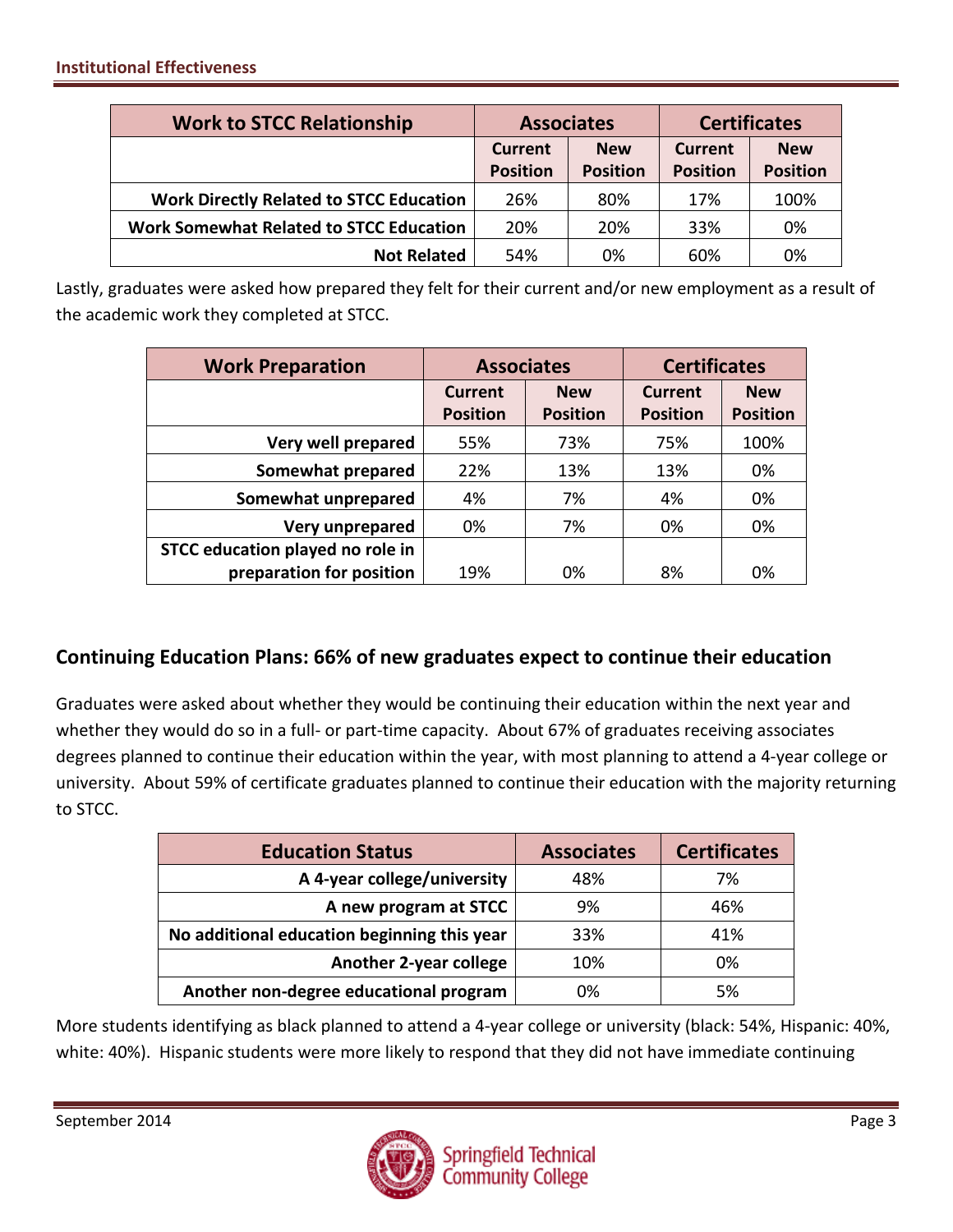education plans (Hispanic: 49%, black: 24%, white: 33%) and they were also the least likely to have plans to continue in another program at STCC (Hispanic: 3%, black: 13%, white: 16%).

Of those students pursuing additional education, more than 60% planned to attend full time, with no differences in rates according to students' race/ethnicity identification although more associate degree graduates planned on pursuing full-time education (63%) than their certificate counterparts (54%).

| <b>Hours</b>               | <b>Associates</b> | <b>Certificates</b> |
|----------------------------|-------------------|---------------------|
| <b>Full Time Schooling</b> | 63%               | .54%                |
| <b>Part Time Schooling</b> | 37%               | 46%                 |

### **Perceived Educational Preparation: 96% of graduating students feel that STCC prepared them for employment and/or continuing education**

We asked graduates several questions about their educational experience at STCC including their overall preparedness, how their education at STCC had improved their academic and personal skills, and the barriers and supports they experienced in their efforts to complete their credentials.

In response to a question about how well their STCC education had prepared them for employment or further education, only 8 students reported being either somewhat or very unprepared. More than 70% of all award recipients said they were very well prepared. More Hispanic students reported being very well prepared to continue their education (Hispanic: 91%, black: 71%, white: 72%).

| <b>Educational Preparation</b>       | <b>Associates</b> | <b>Certificates</b> |
|--------------------------------------|-------------------|---------------------|
| Very well prepared                   | 75%               | 58%                 |
| Somewhat prepared                    | 21%               | 38%                 |
| Somewhat unprepared                  | 3%                | 4%                  |
| Very unprepared                      | 1%                | 0%                  |
| STCC education played no role in     | 1%                | 0%                  |
| preparation for continuing education |                   |                     |

To learn more specifically about the preparation of the graduates, we provided a list of educational and personal skills and asked students to rate how much their STCC experience had improved these abilities. Mean improvement responses were somewhat lower for certificate than associate degree holders as might be expected given that they have spent less time at STCC to complete their credential. All mean scores were between 2.9 (some improvement) and 4 (a lot of improvement). Of all the skills, graduates reported the

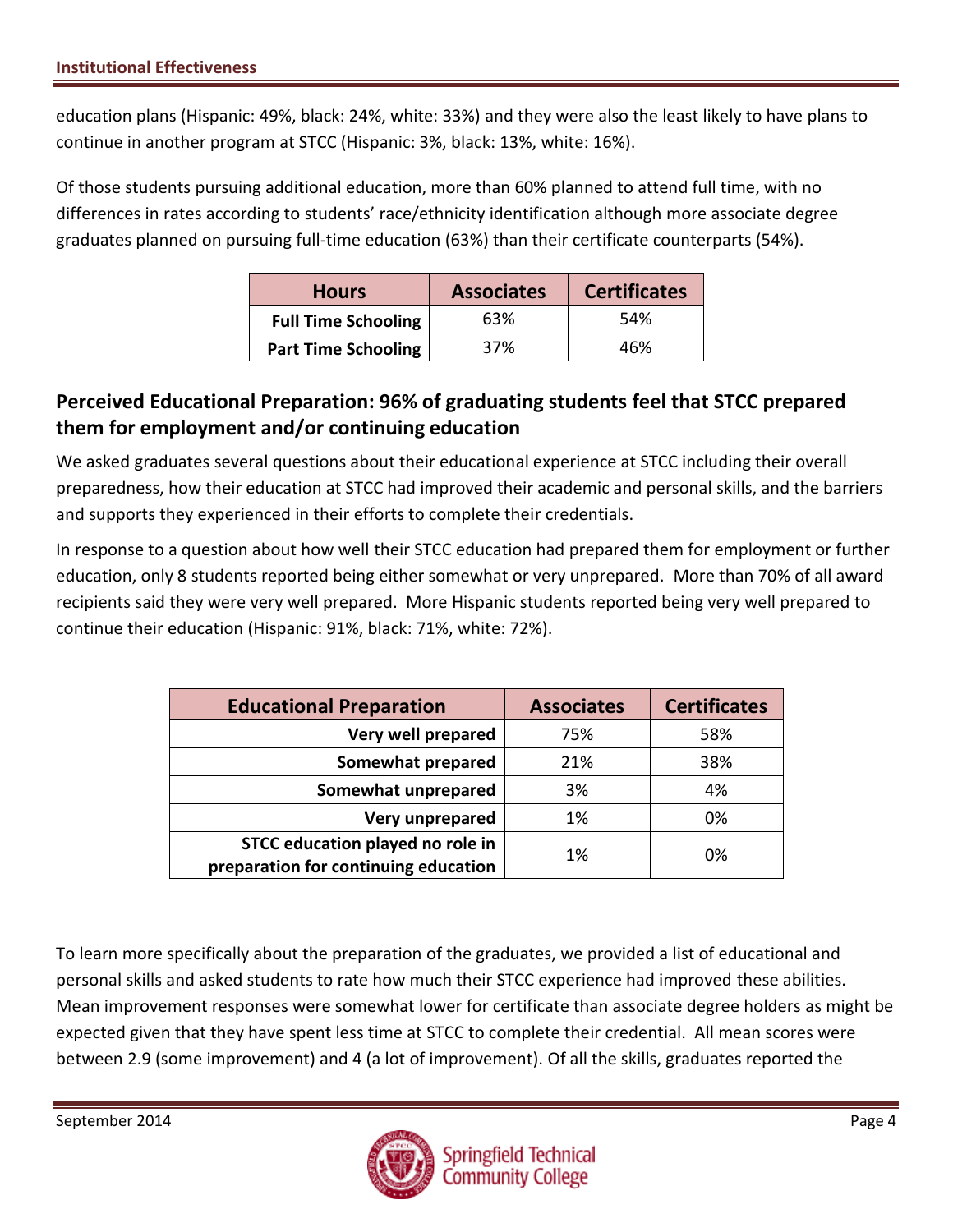largest gains in their abilities to think critically, to contribute to group discussions and work, to get along with many different kinds of people, and to make and justify decisions. Students of color reported the greatest gains in each of these skills.

### **Associate Degree Recipients:**

|                                       | <b>No</b>   |          |      |       |                   |             |
|---------------------------------------|-------------|----------|------|-------|-------------------|-------------|
| Rate how your experience at           | Improvement | A little | Some | A lot | <b>Tremendous</b> |             |
| <b>STCC improved your ability to:</b> | (1)         | (2)      | (3)  | (4)   | (5)               | <b>Mean</b> |
| Think critically                      | 2%          | 5%       | 16%  | 44%   | 32%               | 3.98        |
| Contribute to group                   | 3%          | 5%       | 21%  | 40%   | 30%               | 3.89        |
| discussions and work                  |             |          |      |       |                   |             |
| Get along with many different         | 6%          | 4%       | 19%  | 39%   | 31%               | 3.85        |
| kinds of people                       |             |          |      |       |                   |             |
| <b>Make and justify decisions</b>     | 4%          | 4%       | 24%  | 43%   | 25%               | 3.81        |
| Better serve my community or          | 4%          | 8%       | 21%  | 37%   | 30%               | 3.80        |
| serve society in general              |             |          |      |       |                   |             |
| Research a problem and assess         | 3%          | 5%       | 25%  | 44%   | 24%               | 3.80        |
| information to address it             |             |          |      |       |                   |             |
| <b>Consider a subject from</b>        | 4%          | 5%       | 28%  | 41%   | 22%               | 3.73        |
| multiple points of view               |             |          |      |       |                   |             |
| <b>Give oral presentations</b>        | 4%          | 7%       | 25%  | 45%   | 19%               | 3.67        |
| use computers and common              |             |          |      |       |                   |             |
| software, mobile devices or           | 9%          | 9%       | 21%  | 34%   | 27%               | 3.63        |
| internet or cloud-based               |             |          |      |       |                   |             |
| applications                          |             |          |      |       |                   |             |
| <b>Examine assumptions</b>            | 5%          | 6%       | 29%  | 46%   | 14%               | 3.60        |
| Persuade others of your view          | 4%          | 9%       | 28%  | 41%   | 17%               | 3.59        |
| Use math to address day-to-           | 8%          | 12%      | 29%  | 30%   | 31%               | 3.42        |
| day issues or problems                |             |          |      |       |                   |             |
| <b>Write clearly</b>                  | 10%         | 7%       | 29%  | 30%   | 21%               | 3.42        |

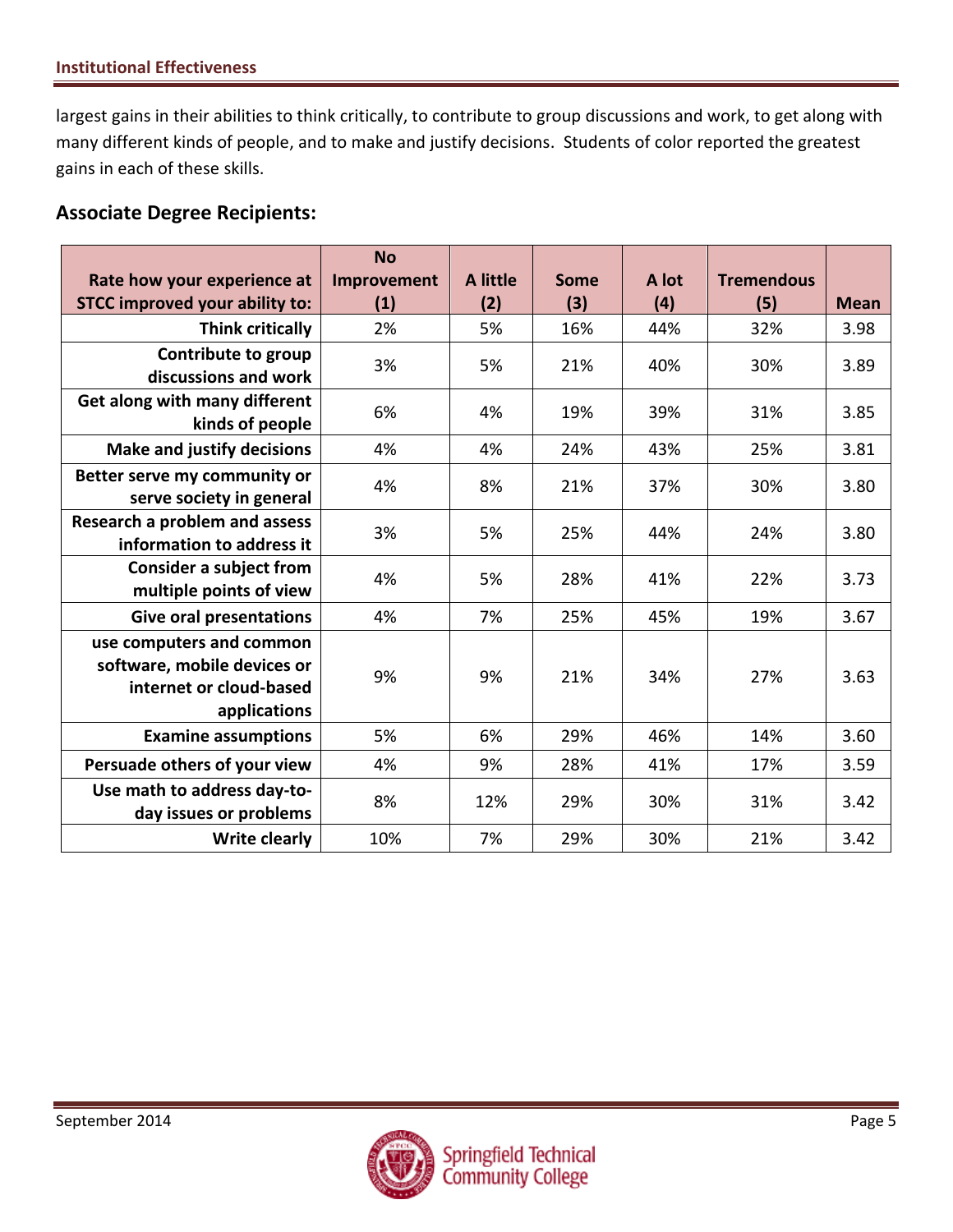#### **Certificate Recipients:**

| Rate how your experience at<br><b>STCC improved your ability</b>                                   | <b>No</b><br>Improvement | A little | <b>Some</b> | A lot | <b>Tremendous</b> |             |
|----------------------------------------------------------------------------------------------------|--------------------------|----------|-------------|-------|-------------------|-------------|
| to:                                                                                                | (1)                      | (2)      | (3)         | (4)   | (5)               | <b>Mean</b> |
| Get along with many<br>different kinds of people                                                   | 2%                       | 10%      | 17%         | 29%   | 43%               | 4.00        |
| <b>Think critically</b>                                                                            | 7%                       | 5%       | 16%         | 48%   | 25%               | 3.80        |
| Contribute to group<br>discussions and work                                                        | 5%                       | 9%       | 19%         | 42%   | 26%               | 3.74        |
| <b>Make and justify decisions</b>                                                                  | 2%                       | 5%       | 38%         | 36%   | 19%               | 3.64        |
| <b>Better serve my community</b><br>or serve society in general                                    | 9%                       | 7%       | 19%         | 42%   | 23%               | 3.63        |
| <b>Consider a subject from</b><br>multiple points of view                                          | 5%                       | 5%       | 30%         | 44%   | 16%               | 3.63        |
| Research a problem and<br>assess information to address<br>it                                      | 14%                      | 7%       | 19%         | 45%   | 14%               | 3.38        |
| <b>Examine assumptions</b>                                                                         | 5%                       | 15%      | 34%         | 34%   | 11%               | 3.32        |
| use computers and common<br>software, mobile devices or<br>internet or cloud-based<br>applications | 21%                      | 5%       | 23%         | 26%   | 26%               | 3.30        |
| Persuade others of your view                                                                       | 12%                      | 5%       | 36%         | 38%   | 10%               | 3.29        |
| <b>Write clearly</b>                                                                               | 20%                      | 9%       | 25%         | 36%   | 9%                | 3.05        |
| <b>Give oral presentations</b>                                                                     | 16%                      | 18%      | 30%         | 27%   | 9%                | 2.95        |
| Use math to address day-to-<br>day issues or problems                                              | 19%                      | 23%      | 19%         | 28%   | 12%               | 2.91        |

### **Perceived Educational Barriers: Finances, family responsibilities, academic interruption, and low expectations are most frequent barriers**

We also asked graduates about the barriers they faced as they worked to obtain their credentials. For associate degree recipients, more than 50% of students experienced either minor or major barriers to their education because of: family responsibilities, financial difficulties, not having been in school for a long time, and job demands. More than 50% of certificate recipients experienced either minor or major educational barriers due to: financial difficulties, family responsibilities, not having been in school for a long time, and not being academically prepared when they started. There were no consistent differences among race/ethnicity

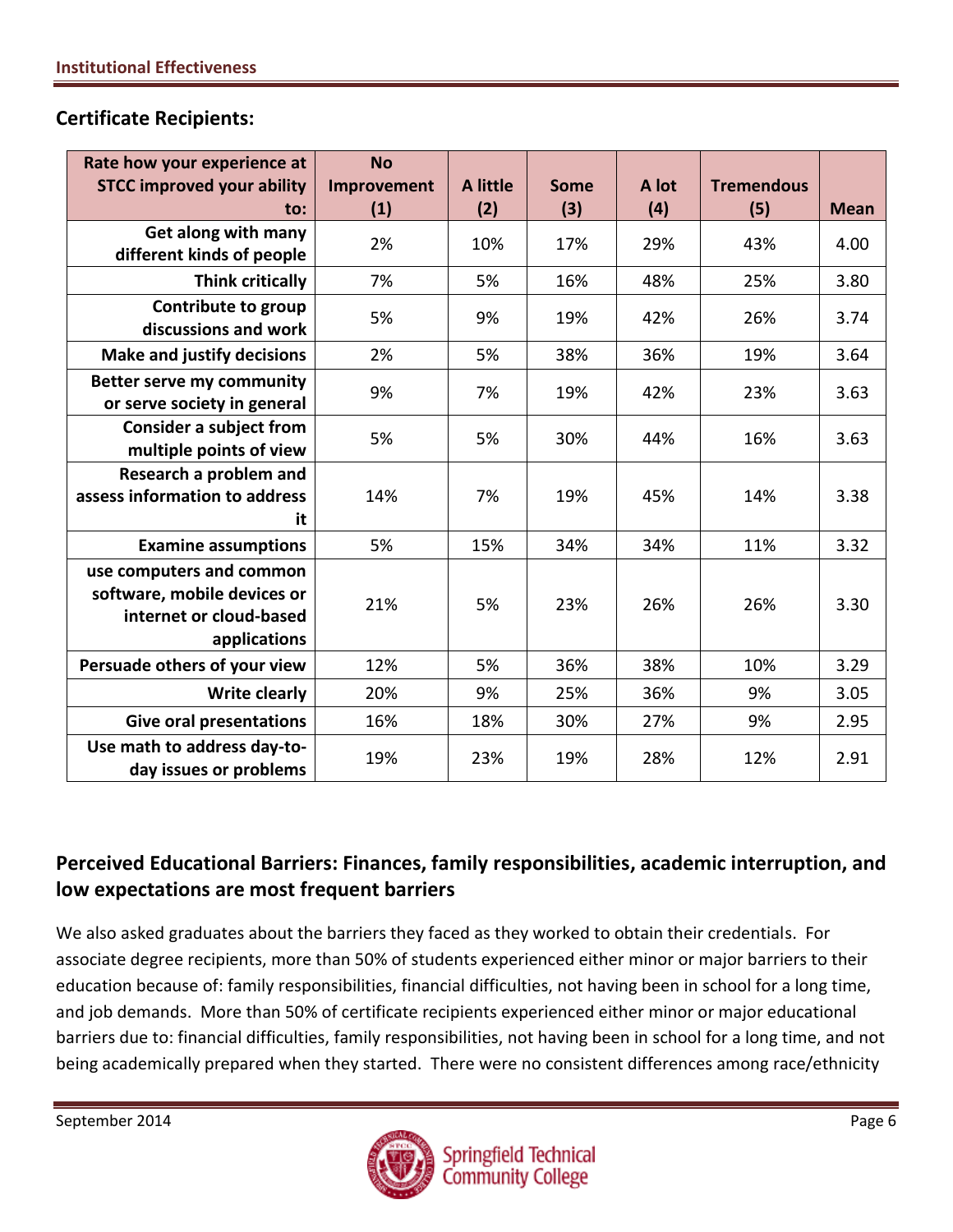groups although students identifying as black reported not being academically prepared as a barrier more frequently than other groups.

#### **Associate Degree Recipients:**

|                                                                                      | Not a   | <b>Minor</b> | <b>Major</b> |             |
|--------------------------------------------------------------------------------------|---------|--------------|--------------|-------------|
| Which barriers did you have to overcome                                              | barrier | barrier      | barrier      |             |
| to complete your STCC education?                                                     | (1)     | (2)          | (3)          | <b>Mean</b> |
| <b>Family responsibilities</b>                                                       | 46%     | 35%          | 19%          | 1.73        |
| <b>Financial difficulties</b>                                                        | 45%     | 38%          | 17%          | 1.72        |
| I had not been in school for a long time                                             | 49%     | 34%          | 17%          | 1.68        |
| <b>Job demands</b>                                                                   | 50%     | 37%          | 13%          | 1.63        |
| My academic or career goals were<br>unclear                                          | 55%     | 32%          | 12%          | 1.57        |
| I was not academically prepared when I<br>started                                    | 59%     | 32%          | 9%           | 1.50        |
| Personal and/or health challenges                                                    | 64%     | 24%          | 11%          | 1.47        |
| It took me a while to find the program I<br>wanted to complete                       | 66%     | 24%          | 10%          | 1.44        |
| <b>Expectations of me were too low</b>                                               | 69%     | 24%          | 7%           | 1.38        |
| After selecting my program, I had trouble<br>finding the best path for completing it | 70%     | 26%          | 5%           | 1.36        |
| My course load was too heavy                                                         | 70%     | 23%          | 7%           | 1.36        |
| I didn't have a good place to study or<br>complete my work                           | 74%     | 19%          | 7%           | 1.33        |
| <b>Housing issues</b>                                                                | 76%     | 16%          | 8%           | 1.32        |
| Not enough access to advisors                                                        | 76%     | 17%          | 7%           | 1.32        |
| I had difficulty completing courses for my<br>program                                | 76%     | 20%          | 4%           | 1.28        |
| Not enough access to tutors or other<br>academic support                             | 80%     | 13%          | 7%           | 1.27        |
| It was difficult to get into the classes I<br>needed                                 | 79%     | 17%          | 4%           | 1.25        |

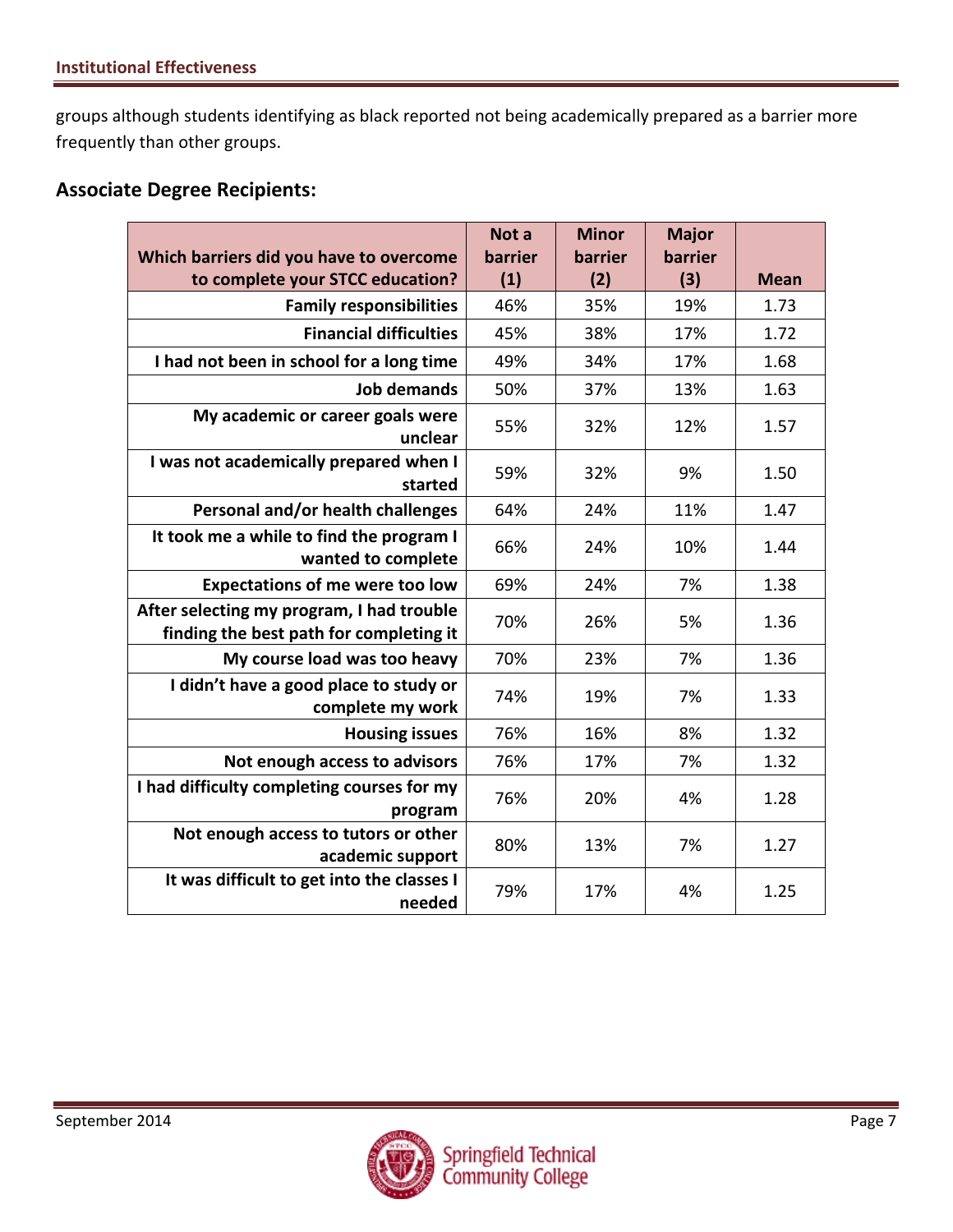#### **Certificate Recipients:**

|                                                                                      | Not a   | <b>Minor</b> | <b>Major</b> |             |
|--------------------------------------------------------------------------------------|---------|--------------|--------------|-------------|
| Which barriers did you have to overcome                                              | barrier | barrier      | barrier      |             |
| to complete your STCC education?                                                     | (1)     | (2)          | (3)          | <b>Mean</b> |
| <b>Financial difficulties</b>                                                        | 40%     | 40%          | 19%          | 1.79        |
| <b>Family responsibilities</b>                                                       | 50%     | 31%          | 19%          | 1.69        |
| I had not been in school for a long time                                             | 52%     | 29%          | 19%          | 1.67        |
| I was not academically prepared when I<br>started                                    | 45%     | 45%          | 10%          | 1.64        |
| After selecting my program, I had trouble<br>finding the best path for completing it | 57%     | 33%          | 10%          | 1.52        |
| <b>Expectations of me were too low</b>                                               | 55%     | 38%          | 7%           | 1.52        |
| <b>Housing issues</b>                                                                | 63%     | 27%          | 10%          | 1.46        |
| <b>Job demands</b>                                                                   | 59%     | 37%          | 5%           | 1.46        |
| It took me a while to find the program I<br>wanted to complete                       | 62%     | 31%          | 7%           | 1.45        |
| Personal and/or health challenges                                                    | 64%     | 26%          | 10%          | 1.45        |
| My academic or career goals were<br>unclear                                          | 60%     | 38%          | 2%           | 1.43        |
| My course load was too heavy                                                         | 64%     | 31%          | 5%           | 1.40        |
| I had difficulty completing courses for my<br>program                                | 69%     | 29%          | 2%           | 1.33        |
| I didn't have a good place to study or<br>complete my work                           | 74%     | 21%          | 5%           | 1.31        |
| It was difficult to get into the classes I<br>needed                                 | 74%     | 21%          | 5%           | 1.31        |
| Not enough access to tutors or other<br>academic support                             | 74%     | 21%          | 5%           | 1.31        |
| Not enough access to advisors                                                        | 78%     | 20%          | 2%           | 1.24        |

# **Perceived Educational Supports: Family, faculty, and classroom activities pave the way for success**

Finally, we asked students about the factors that helped them succeed in completing their credentials. For students receiving their associate degree or certificate, more than 90% cited faculty and/or instructors as well as in-class experience and activities as being a part of their completion success. Students of color identified family support as critical for their success somewhat more frequently than students identifying as white.

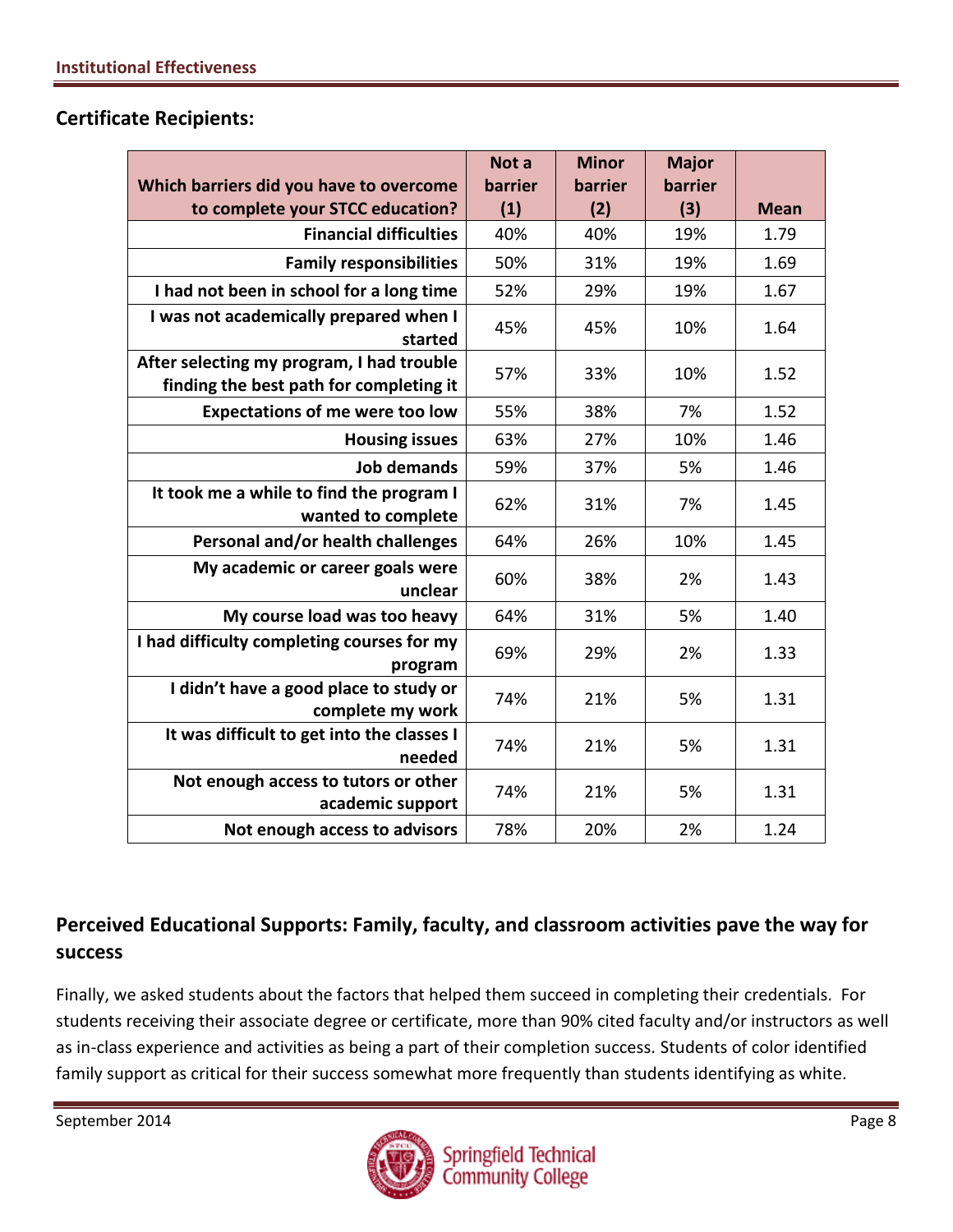Hispanic students reported faculty somewhat less frequently and in-class experiences more frequently as being important for success than did other race/ethnicity groups.

### **Associate Degree Recipients:**

|                                                                                | Not a  | <b>Minor</b> | <b>Major</b> |             |
|--------------------------------------------------------------------------------|--------|--------------|--------------|-------------|
| What factors helped you succeed in                                             | factor | factor       | factor       |             |
| completing your STCC education?                                                | (1)    | (2)          | (3)          | <b>Mean</b> |
| <b>Faculty and/or instructors</b>                                              | 7%     | 19%          | 74%          | 2.67        |
| In-class experience and activities                                             | 7%     | 24%          | 69%          | 2.63        |
| Family inspiration, support, or<br>encouragement                               | 12%    | 20%          | 68%          | 2.57        |
| Being a role model for others                                                  | 13%    | 24%          | 63%          | 2.50        |
| Other, non-family inspiration, support, or<br>encouragement                    | 14%    | 26%          | 59%          | 2.45        |
| Classmate inspiration, support, or<br>encouragement                            | 11%    | 34%          | 55%          | 2.44        |
| <b>Out-of-class homework and projects</b>                                      | 10%    | 41%          | 48%          | 2.38        |
| <b>Academic advisors</b>                                                       | 23%    | 25%          | 52%          | 2.29        |
| College staff (not faculty or advisors)                                        | 23%    | 36%          | 41%          | 2.18        |
| Internship, clinical placements, or other<br>career/program-related experience | 39%    | 22%          | 39%          | 2.00        |
| Campus activity group or club                                                  | 52%    | 31%          | 17%          | 1.64        |

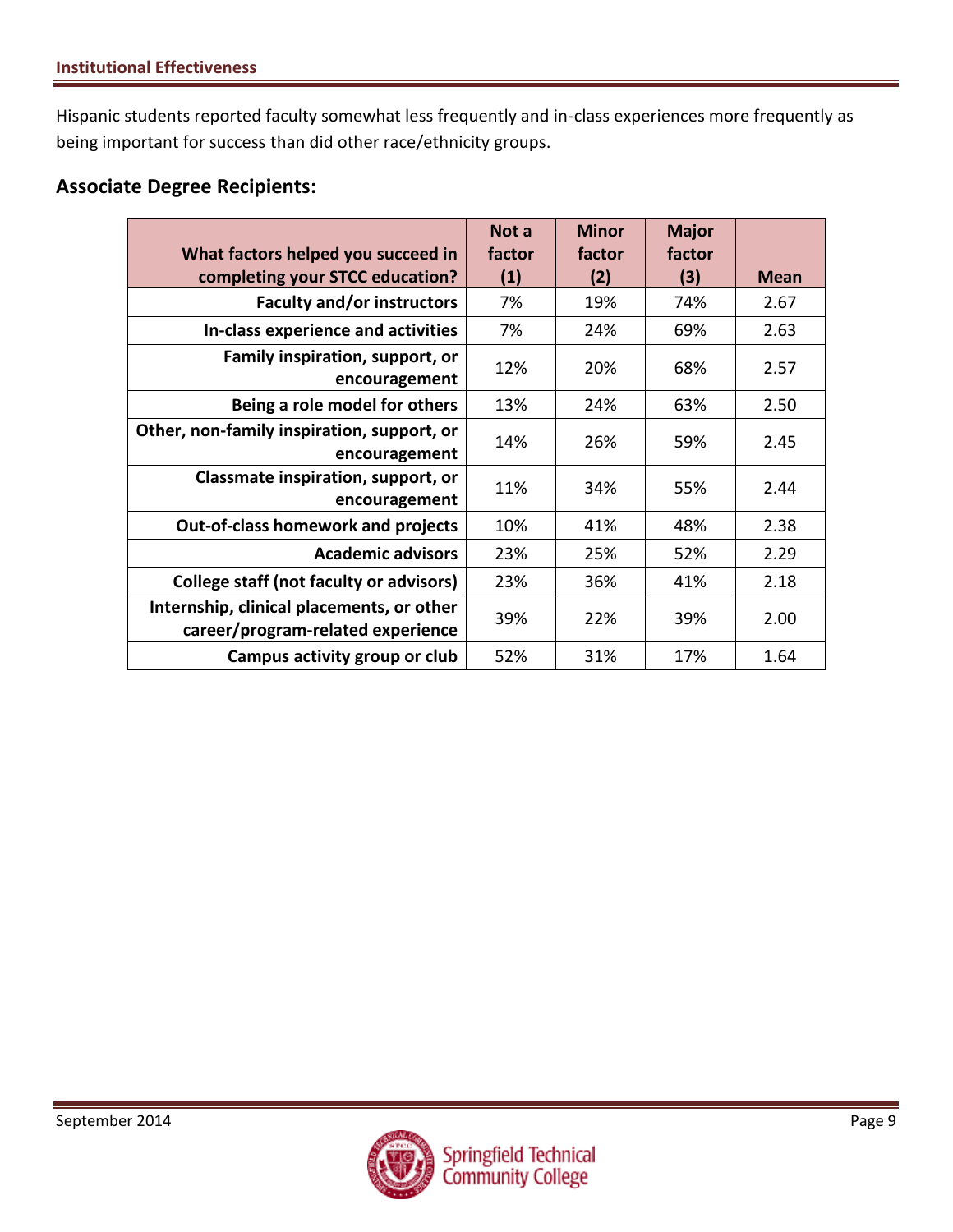# **Certificate Recipients:**

| What factors helped you succeed in<br>completing your STCC education?          | Not a<br>factor<br>(1) | <b>Minor</b><br>factor<br>(2) | <b>Major</b><br>factor<br>(3) | Mean |
|--------------------------------------------------------------------------------|------------------------|-------------------------------|-------------------------------|------|
| In-class experience and activities                                             | 5%                     | 28%                           | 67%                           | 2.63 |
| Family inspiration, support, or<br>encouragement                               | 12%                    | 19%                           | 70%                           | 2.58 |
| <b>Faculty and/or instructors</b>                                              | 10%                    | 31%                           | 60%                           | 2.50 |
| Other, non-family inspiration, support, or<br>encouragement                    | 12%                    | 31%                           | 57%                           | 2.45 |
| <b>Out-of-class homework and projects</b>                                      | 14%                    | 36%                           | 50%                           | 2.36 |
| Being a role model for others                                                  | 21%                    | 24%                           | 55%                           | 2.33 |
| <b>Academic advisors</b>                                                       | 19%                    | 33%                           | 49%                           | 2.30 |
| Classmate inspiration, support, or<br>encouragement                            | 16%                    | 47%                           | 37%                           | 2.21 |
| <b>College staff (not faculty or advisors)</b>                                 | 26%                    | 45%                           | 29%                           | 2.02 |
| Internship, clinical placements, or other<br>career/program-related experience | 52%                    | 19%                           | 29%                           | 1.76 |
| Campus activity group or club                                                  | 60%                    | 21%                           | 19%                           | 1.60 |

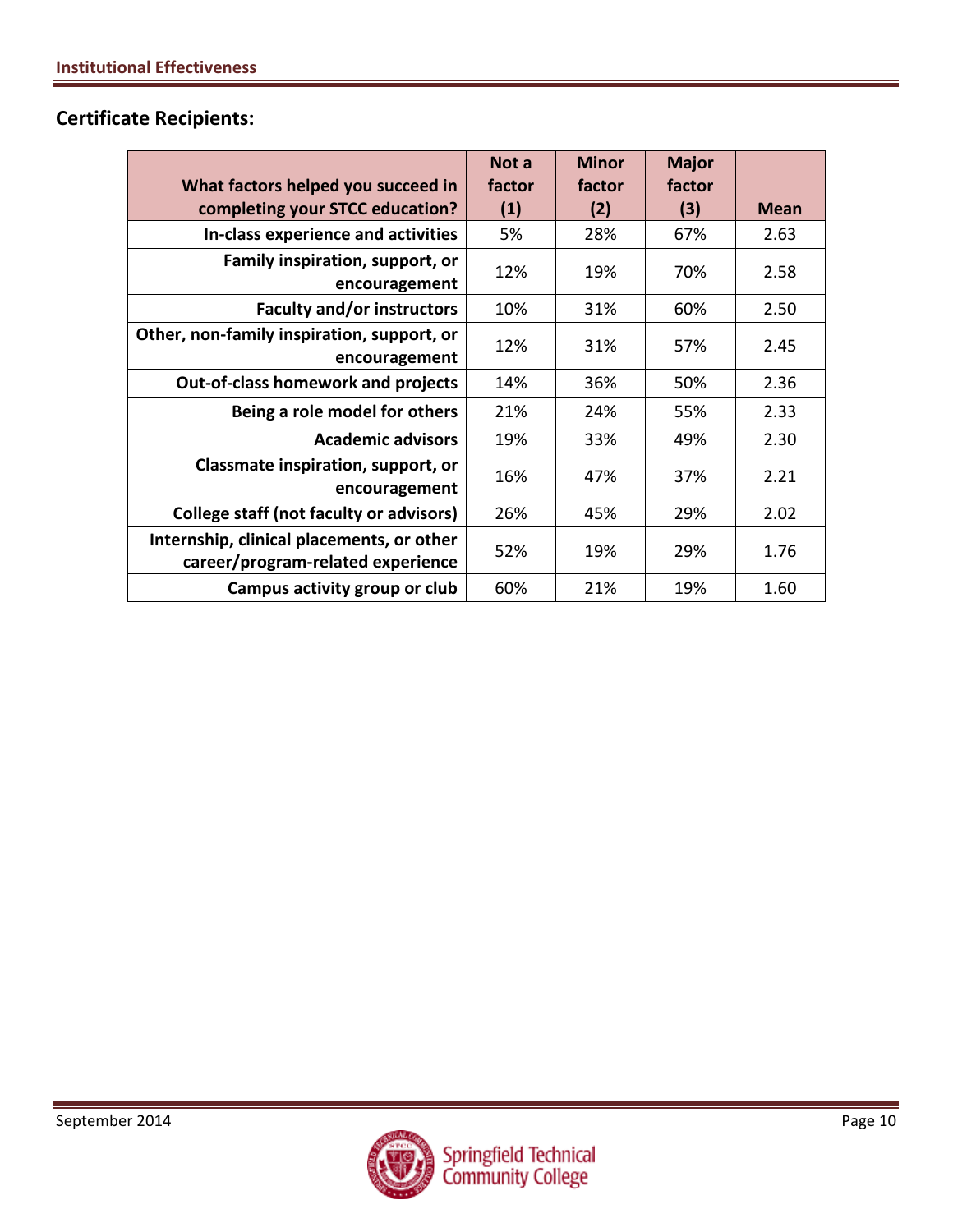### **Appendix I: Graduate Survey**

Congratulations on your degree! We want to learn more from you to improve the college, programs, and courses so that even more students can be successful at STCC. Thank you in advance for sharing your thoughts and experiences!! As you graduate, you become a STCC alumni member. We hope you will become an active STCC alumni member and continue to provide feedback and guidance to the college. Happy graduation, Class of 2014!

Q1 What is the PRIMARY degree you are receiving? If you are receiving more than one degree or certificate, please answer based on the degree you consider to be your main area or focus.

- Associates Degree
- Certificate

Based on their response to this question, students saw one version of Q2 and a corresponding drop-down menu listing all Associates Degrees or Certificates.

Q2: In which program are you receiving your PRIMARY associates degree?

OR

Q2: In which program are you receiving your PRIMARY certificate?

Q3 About how long did it take you to finish this degree or certificate?

- $\bigcirc$  Less than 1 year
- $\bigcirc$  1 year to less than 2 years
- $\overline{Q}$  2 years to less than 3 years
- $\overline{Q}$  3 years to less than 4 years
- $\overline{Q}$  4 years to less than 5 years
- $\bigcirc$  5 years to less than 6 years
- $\overline{O}$  6 or more years

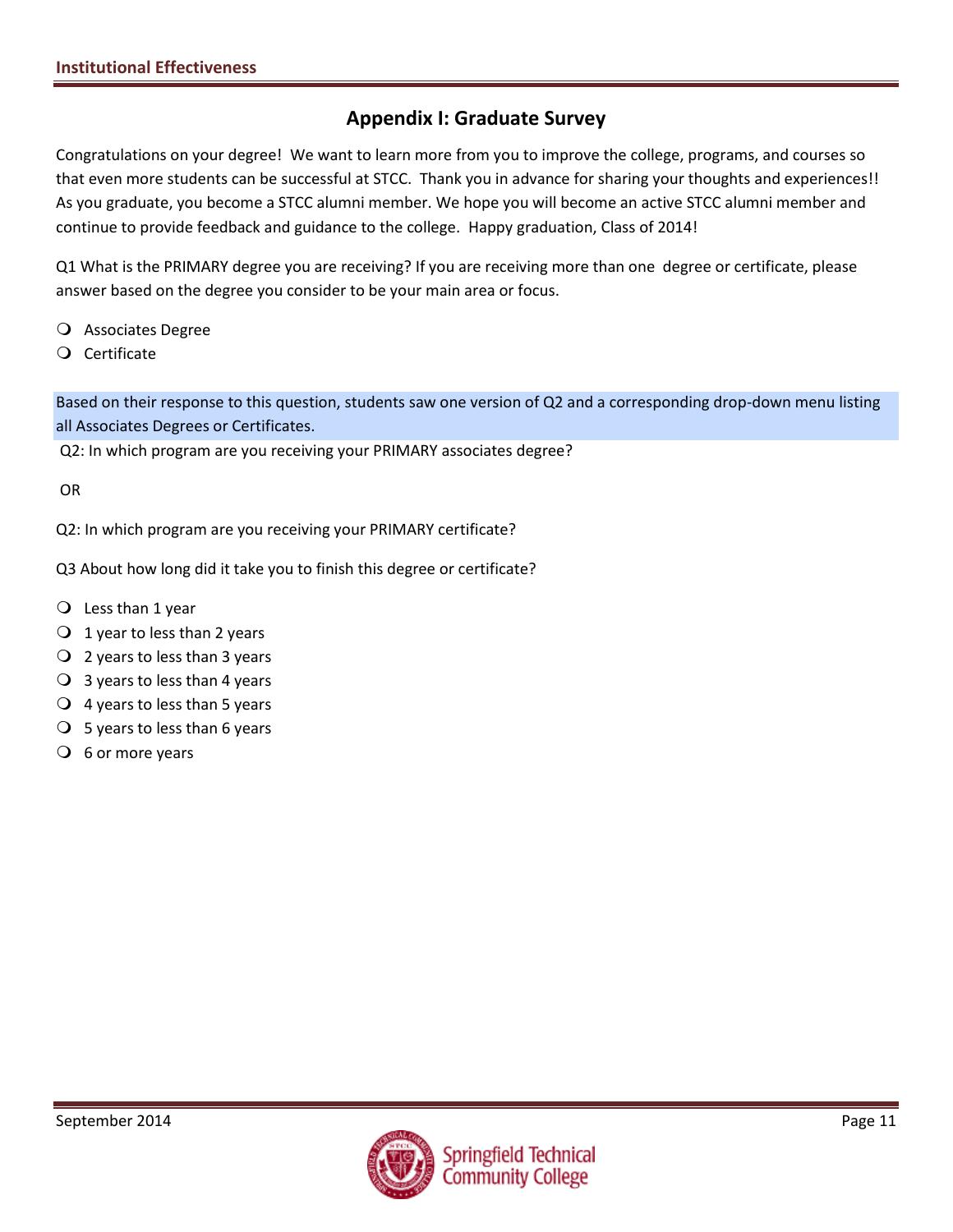Q4 Rate how your experience at STCC improved your ability to:

|                                                                                                        | <b>No</b><br>improvement | A little<br>improvement | Some<br>improvement | A lot of<br>improvement | Tremendous<br>Improvement |
|--------------------------------------------------------------------------------------------------------|--------------------------|-------------------------|---------------------|-------------------------|---------------------------|
| write clearly                                                                                          | $\bigcirc$               | $\bigcirc$              | $\bigcirc$          | $\bigcirc$              | $\bigcirc$                |
| give oral<br>presentations                                                                             | $\bigcirc$               | $\bigcirc$              | $\bigcirc$          | $\bigcirc$              | $\bigcirc$                |
| persuade others of<br>your view                                                                        | $\bigcirc$               | $\bigcirc$              | $\bigcirc$          | $\bigcirc$              | $\bigcirc$                |
| examine assumptions                                                                                    | $\bigcirc$               | $\bigcirc$              | $\bigcirc$          | $\bigcirc$              | $\bigcirc$                |
| think critically                                                                                       | $\bigcirc$               | O                       | $\bigcirc$          | O                       | $\bigcirc$                |
| make and justify<br>decisions                                                                          | $\bigcirc$               | $\bigcirc$              | $\bigcirc$          | $\bigcirc$              | $\bigcirc$                |
| use math to address<br>day-to-day issues or<br>problems                                                | $\bigcirc$               | $\bigcirc$              | $\bigcirc$          | $\bigcirc$              | $\bigcirc$                |
| research a problem<br>and assess<br>information to<br>address it                                       | $\bigcirc$               | $\bigcirc$              | $\bigcirc$          | $\bigcirc$              | $\bigcirc$                |
| use computers and<br>common software,<br>mobile devices or<br>internet or cloud-<br>based applications | $\bigcirc$               | $\bigcirc$              | $\bigcirc$          | $\bigcirc$              | $\bigcirc$                |
| contribute to group<br>discussions and work                                                            | $\bigcirc$               | $\bigcirc$              | $\bigcirc$          | $\bigcirc$              | $\bigcirc$                |
| consider a subject<br>from multiple points<br>of view                                                  | $\bigcirc$               | $\bigcirc$              | $\bigcirc$          | $\bigcirc$              | $\bigcirc$                |
| get along with many<br>different kinds of<br>people                                                    | $\bigcirc$               | $\bigcirc$              | $\bigcirc$          | $\bigcirc$              | $\bigcirc$                |
| better serve my<br>community or society<br>in general                                                  | $\Omega$                 | O                       | O                   | O                       | $\bigcirc$                |

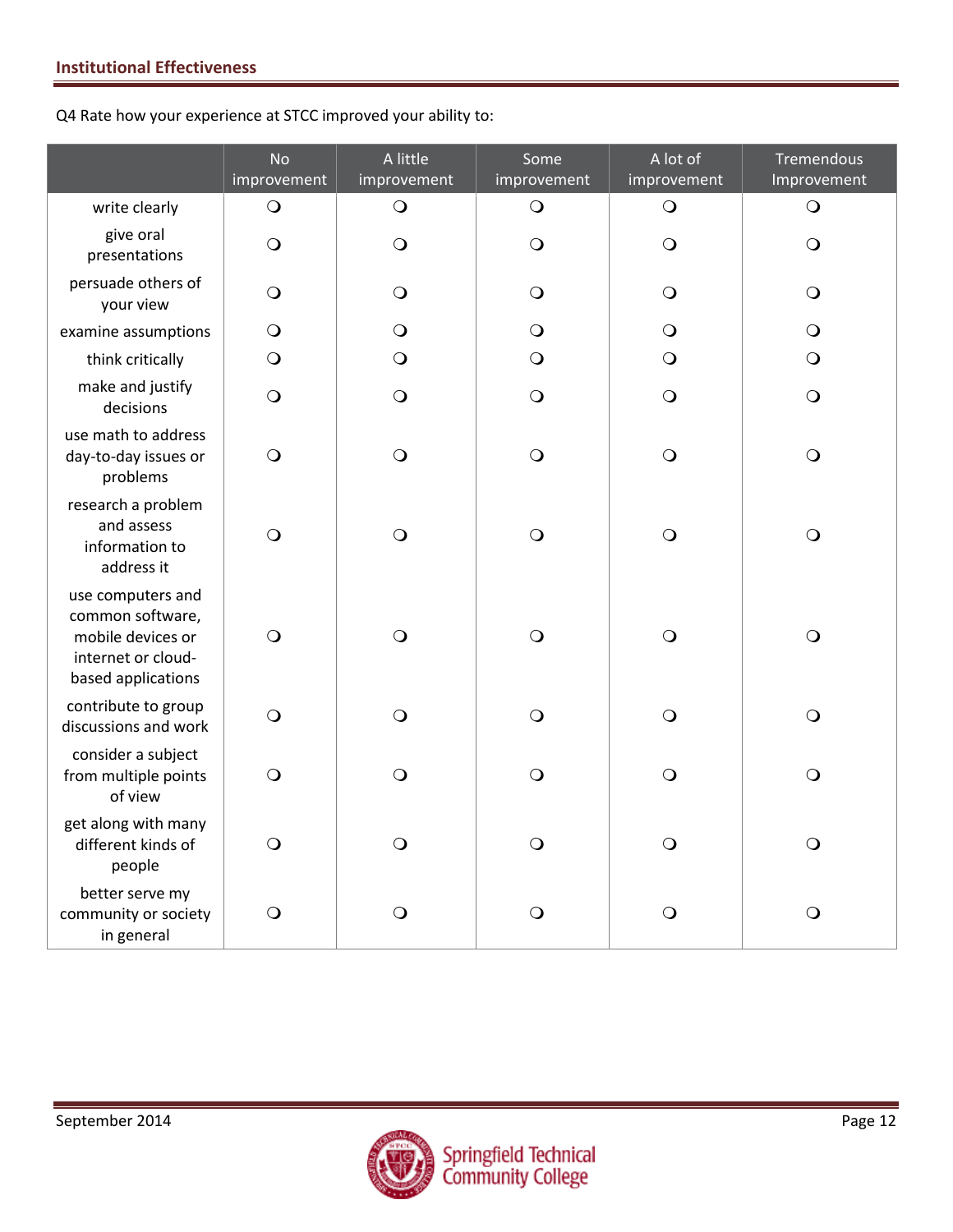Q5 Continuing Education: If you are pursuing additional education (within the year) upon receiving your degree or certificate from STCC, where are you continuing?

- In a new program at STCC
- $\bigcirc$  At a different 2 year college
- $\bigcirc$  At a 4-year college/university
- $\Omega$  At another non-degree educational program
- $\bigcirc$  I'm not beginning any additional education this year.

If students answered that they would be continuing their education, they were also asked Q6 and Q7. Q6 Will you be attending college full or part time?

- Full Time
- Part Time

Q7 As a result of your education at STCC, how prepared do you feel to pursue your post-graduation education plans?

- Very well prepared
- O Somewhat prepared
- O Somewhat unprepared
- $\overline{Q}$  Very unprepared
- $\bigcirc$  STCC education had no role in preparing me for my post-graduation education plans

Q8 Employment Activity: If you are currently employed or seeking employment upon receiving your degree or certificate at STCC, what is your status?

- $\bigcirc$  I am currently employed and not seeking a new position
- $\Omega$  I am currently employed and seeking a new position
- $\Omega$  I am currently employed and have secured a new position
- $\Omega$  I am not currently employed but am seeking employment
- $\Omega$  I am not currently employed but have secured a new position
- $\bigcirc$  I am not seeking employment
- $\bigcirc$  I am entering or continuing military service

If students answered that they were currently employed, they were also asked Q9, Q10, and Q11. Q9 Is your CURRENT position full or part time?

- Full Time
- $Q$  Part Time

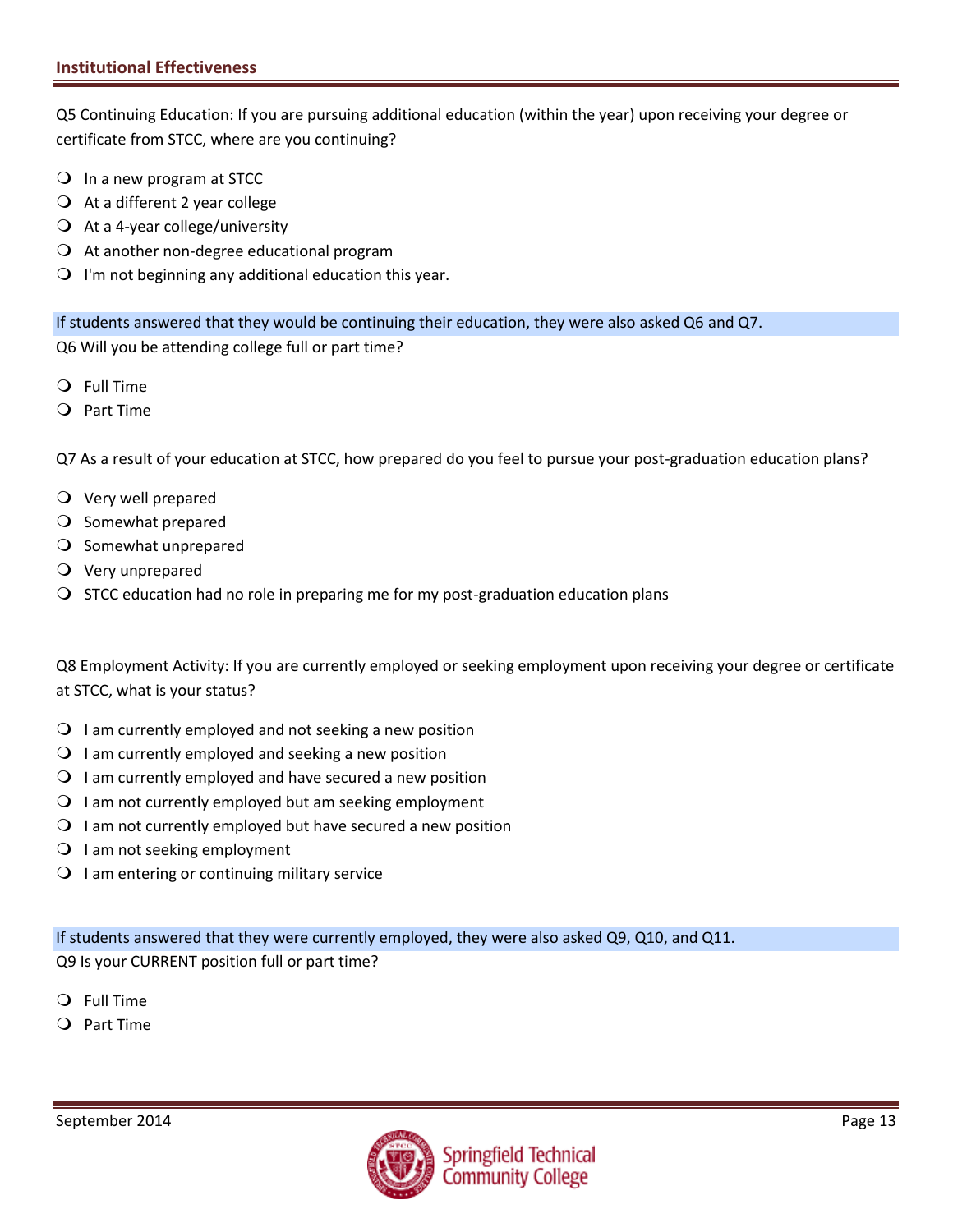Q10 Is your CURRENT job related to the STCC degree/certificate you completed?

- $\bigcirc$  Yes, it is directly related.
- $\bigcirc$  It is somewhat related.
- $\bigcirc$  No, it is not related.

Q11 As a result of your education at STCC, how prepared do you feel in your CURRENT employment?

- Very well prepared
- O Somewhat prepared
- O Somewhat unprepared
- Very unprepared
- O STCC education had no role in preparing me for my CURRENT employment

If students answered that they had secured new employment, they were also asked Q12, Q13, and Q14.

Q12 Is your NEW position full or part time?

- Full Time
- Part Time

Q13 Is your NEW job related to the STCC degree/certificate you completed?

- Yes, it is directly related.
- $\bigcirc$  It is somewhat related.
- $\bigcirc$  No, it is not related.

Q14 As a result of your education at STCC, how prepared do you feel in your NEW employment?

- Very well prepared
- O Somewhat prepared
- $\bigcirc$  Somewhat unprepared
- Very unprepared
- $\bigcirc$  STCC education had no role in preparing me for my NEW employment

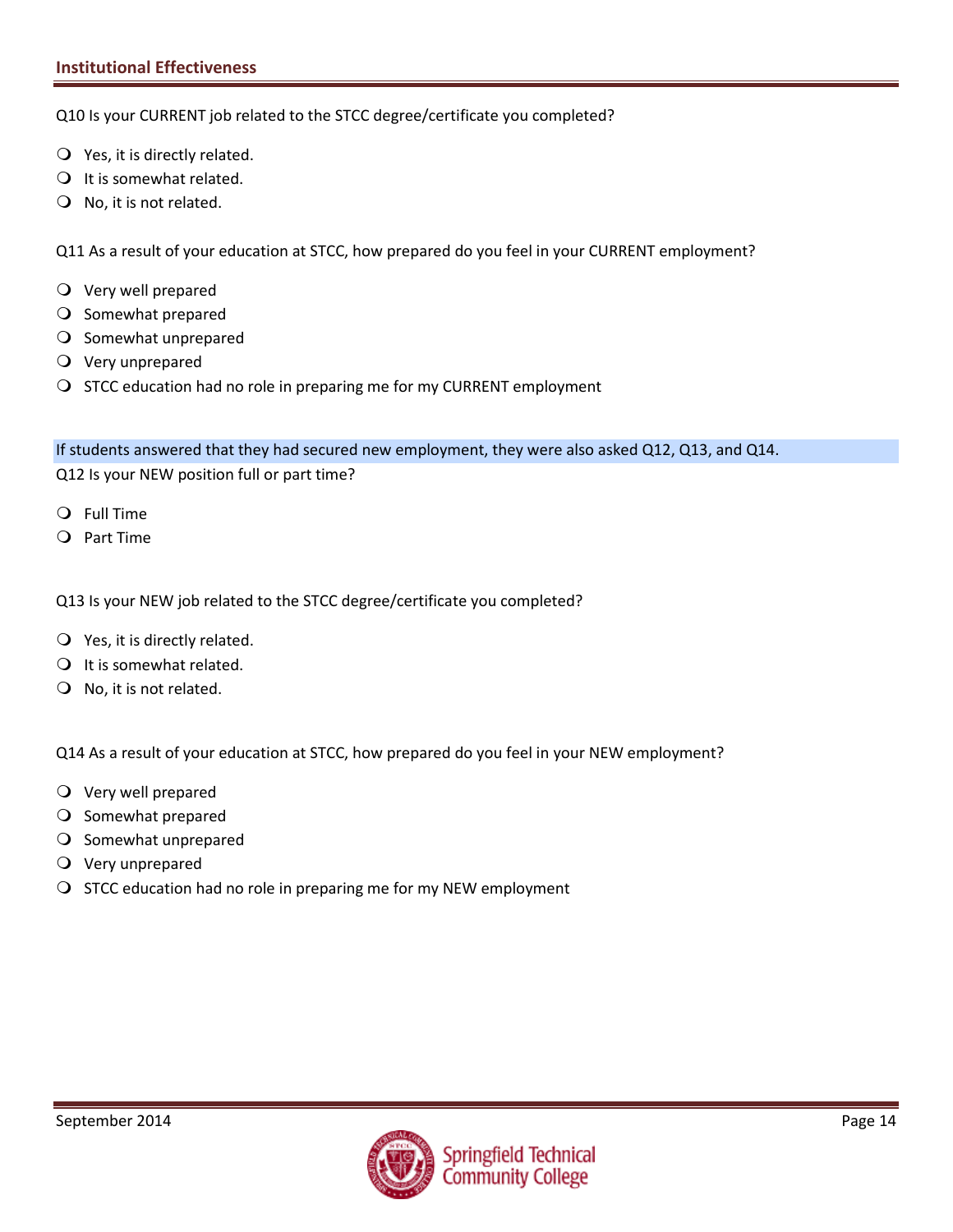Q15 Which barriers did you have to overcome to complete your STCC education? Please indicate if each was: Not a barrier, Minor barrier, or Major barrier.

|                                                                                         | Not a barrier | Minor barrier | Major barrier |
|-----------------------------------------------------------------------------------------|---------------|---------------|---------------|
| I was not academically prepared<br>when I started                                       | $\bigcirc$    | $\bigcirc$    | $\bigcirc$    |
| I had not been in school for a long<br>time                                             | $\bigcirc$    | $\circ$       | $\Omega$      |
| My academic or career goals were<br>unclear                                             | $\bigcirc$    | $\bigcirc$    | $\bigcirc$    |
| Expectations of me were too low                                                         | $\bigcirc$    | $\bigcirc$    | $\bigcirc$    |
| It took me a while to find the<br>program I wanted to complete                          | $\bigcirc$    | $\bigcirc$    | $\bigcirc$    |
| After selecting my program, I had<br>trouble finding the best path for<br>completing it | $\bigcirc$    | $\bigcirc$    | $\bigcirc$    |
| It was difficult to get into the<br>classes I needed                                    | $\bigcirc$    | $\bigcirc$    | $\bigcirc$    |
| I had difficulty completing courses<br>for my program                                   | $\bigcirc$    | $\circ$       | $\bigcirc$    |
| My course load was too heavy                                                            | O             | $\mathbf{O}$  | $\Omega$      |
| I didn't have a good place to study<br>or complete my work                              | $\mathsf{O}$  | $\Omega$      | $\bigcirc$    |
| Not enough access to advisors                                                           | $\Omega$      | $\Omega$      | $\Omega$      |
| Not enough access to tutors or<br>other academic support                                | $\mathsf{O}$  | $\bigcirc$    | $\Omega$      |
| <b>Financial difficulties</b>                                                           | $\circ$       | $\bigcirc$    | $\Omega$      |
| Job demands                                                                             | $\circ$       | $\bigcirc$    | $\circ$       |
| Housing issues                                                                          | $\bigcirc$    | $\bigcirc$    | $\bigcirc$    |
| Family responsibilities                                                                 | $\mathsf{O}$  | $\bigcirc$    | $\bigcirc$    |
| Personal and/or health challenges                                                       | $\bigcirc$    | $\mathbf{O}$  | $\bigcirc$    |
| Other (please describe)                                                                 | $\bigcirc$    | $\bigcirc$    | $\bigcirc$    |

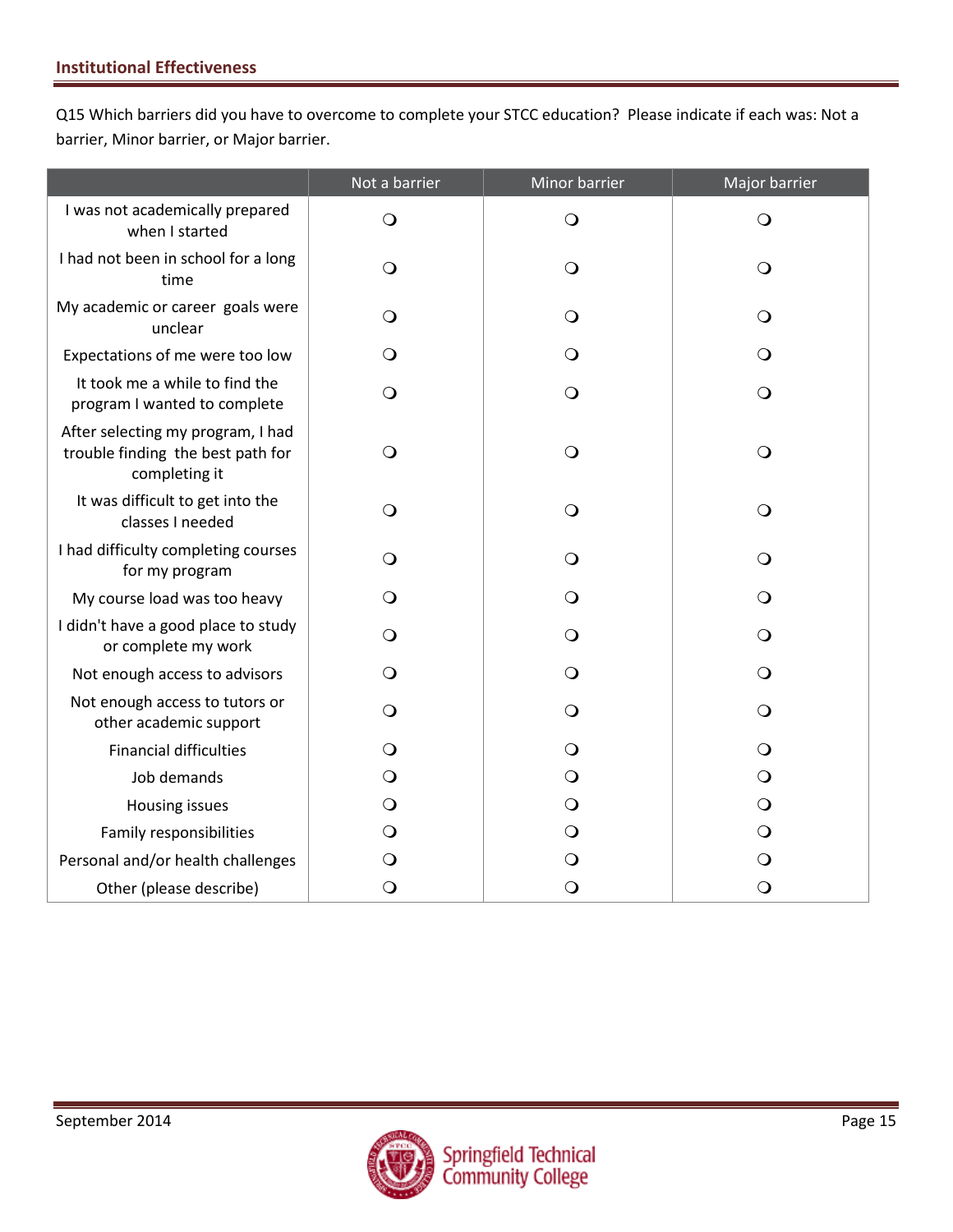Q16 What factors helped you succeed in completing your STCC education? Please indicate if each was: Not a factor, Minor factor, or Major factor.

|                                                                                      | Not a success factor | Minor success factor | Major success factor |
|--------------------------------------------------------------------------------------|----------------------|----------------------|----------------------|
| Faculty and/or<br>instructors                                                        | $\bigcirc$           | $\bigcirc$           | $\mathsf{O}$         |
| Academic advisors                                                                    | $\bigcirc$           | $\bigcirc$           | $\mathsf{O}$         |
| College staff (not<br>faculty or advisors)                                           | $\bigcirc$           | $\mathsf{O}$         | $\mathsf{O}$         |
| In-class experience and<br>activities                                                | $\Omega$             | $\mathsf{O}$         | $\bigcirc$           |
| Out-of-class homework<br>and projects                                                | $\bigcirc$           | $\bigcirc$           | $\bigcirc$           |
| Internship, clinical<br>placements, or other<br>career/program-related<br>experience | $\bigcirc$           | $\bigcirc$           | $\bigcirc$           |
| Campus activity group<br>or club                                                     | $\Omega$             | $\bigcirc$           | $\bigcirc$           |
| Classmate inspiration,<br>support, or<br>encouragement                               | $\bigcirc$           | $\bigcirc$           | $\overline{O}$       |
| Family inspiration,<br>support, or<br>encouragement                                  | $\Omega$             | $\bigcirc$           | $\bigcirc$           |
| Other, non-family<br>inspiration, support, or<br>encouragement                       | $\mathsf{O}$         | $\bigcirc$           | $\Omega$             |
| Being a role model for<br>others                                                     | $\Omega$             | $\bigcirc$           | ∩                    |
| Other (please describe)                                                              | O                    | $\bigcirc$           | O                    |

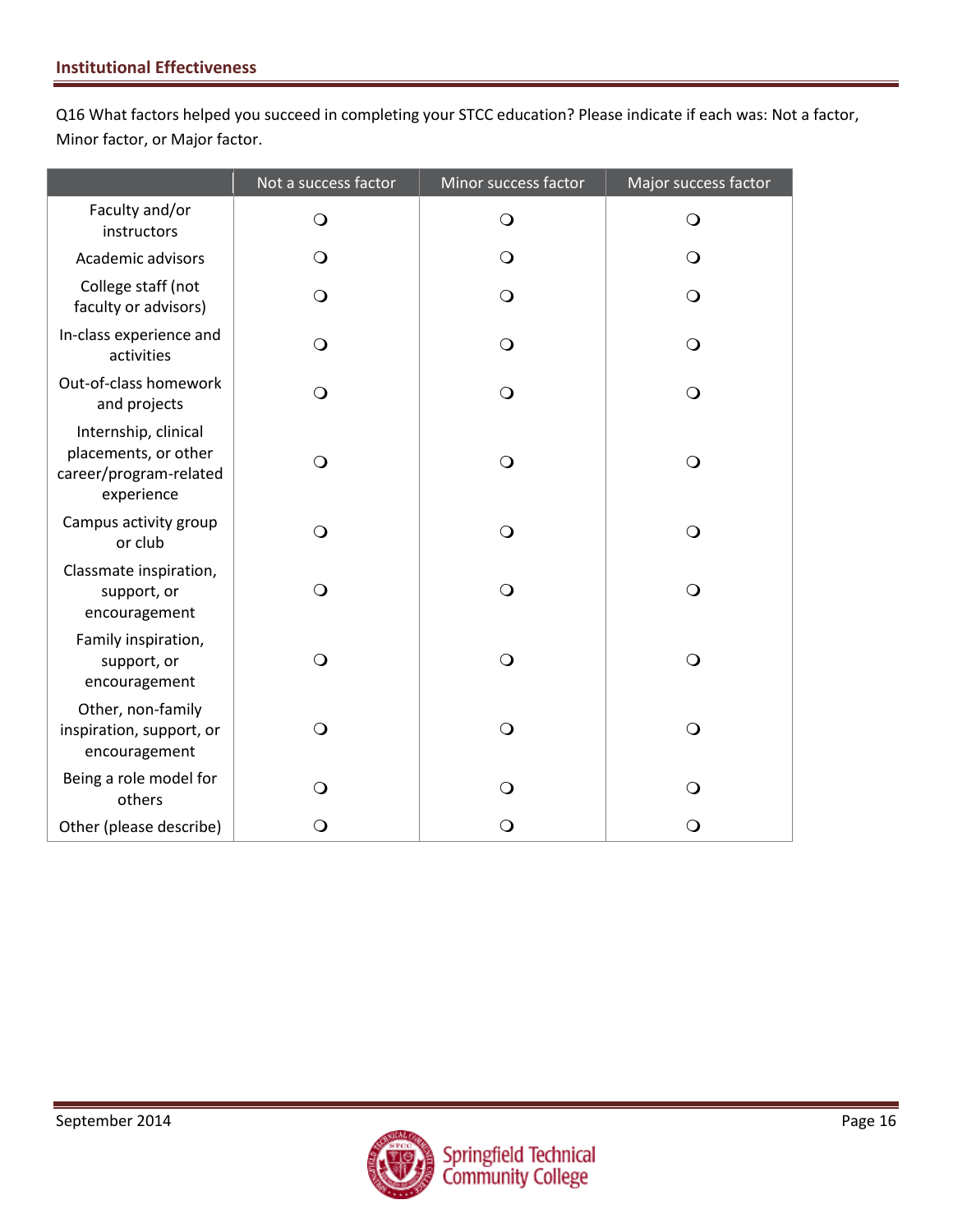#### **Institutional Effectiveness**

Q17 Ethnicity (This information is used for statistical purposes only and is optional.) Please choose one answer.

- Hispanic or Latino/a
- O NOT Hispanic or Latino/a

Q18 Race (This information is used for statistical purposes only and is optional.) Please choose one or more answers.

- □ American Indian or Alaska Native
- $\Box$  Asian
- $\Box$  Black or African American
- $\Box$  Native Hawaiian or other Pacific Islander
- **Q** White

Q19 Gender Identity (This information is used for statistical purposes only and is optional.) Please choose one answer.

- Male
- Female
- O Other

Q20 WHEN YOU BEGAN your education at STCC, how old were you? (This information is used for statistical purposes only and is optional.) Please choose one answer.

- 19 or Younger
- $Q$  20 to 24
- $Q$  25 to 29
- 30 or Older

Q21 As new alumni of Springfield Technical Community College, please update your contact information: (PLEASE NOTE -- This information is kept separate from all other answers in this survey.)

First Name Last Name personal (non-STCC) email address phone

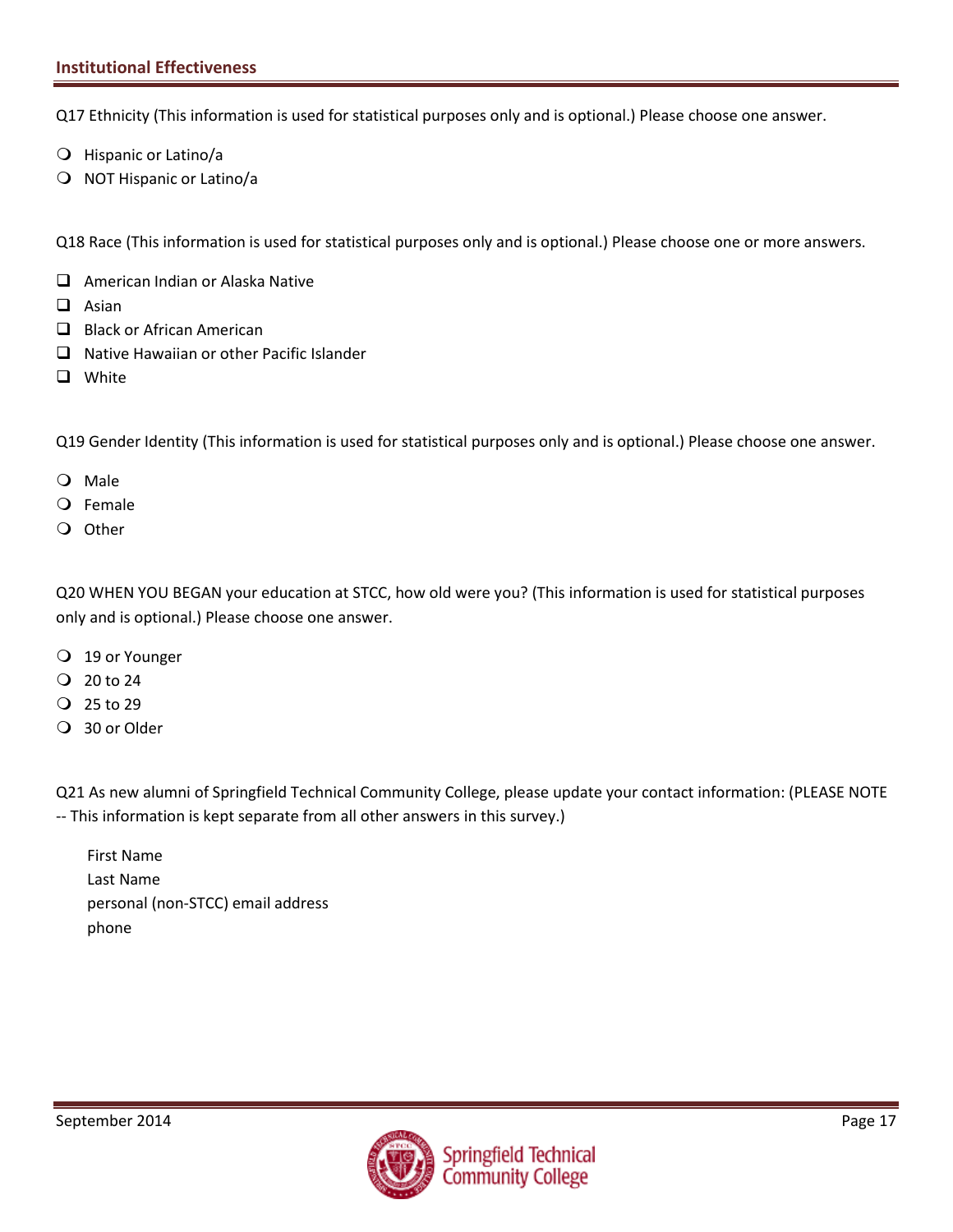| Appendix II: Graduate Respondents by Credential and Program |  |  |  |
|-------------------------------------------------------------|--|--|--|
|-------------------------------------------------------------|--|--|--|

| <b>No. Associates by Program</b> |                | <b>No. Associates by Prog</b> |              |
|----------------------------------|----------------|-------------------------------|--------------|
| LTGS.AA                          | 44             | CSCI.AS                       | 1            |
| LECJ.AS                          | 33             | DMIR.AS                       | $\mathbf{1}$ |
| NURS.AS                          | 21             | EDEL.AA                       | $\mathbf{1}$ |
| LTTR.AA                          | 12             | ESET.AS                       | $\mathbf{1}$ |
| <b>BUSN.AS</b>                   | 9              | MANG.AS                       | $\mathbf{1}$ |
| CITS.AS                          | 9              | MDVT.AS                       | $\mathbf{1}$ |
| MECH.AS                          | 8              | MLTD.AS                       | $\mathbf{1}$ |
| CHLD.AS                          | 8              | MRKT.AS                       | $\mathbf{1}$ |
| MCBS.AS                          | 8              | NYNX.AA                       | $\mathbf{1}$ |
| HTHC.AA                          | 8              | POAA.AS                       | $\mathbf{1}$ |
| DMID.AS                          | 8              | SEMT.AS                       | $\mathbf{1}$ |
| OCCP.AS                          | 7              | ENTM.AS                       | $\mathbf{1}$ |
| CSET.AS                          | 5              | No Response                   | 3            |
| ACCT.AS                          | 5              | Total                         | 264          |
| ELEC.AS                          | 5              |                               |              |
| LEOT.AS                          | 4              |                               |              |
| BTCM.AS                          | 4              |                               |              |
| TPRD.AS                          | 3              |                               |              |
| CART.AS                          | 3              |                               |              |
| FIRE.AS                          | 3              |                               |              |
| CLLS.AS                          | 3              |                               |              |
| PROG.AS                          | 3              |                               |              |
| BIOT.AS                          | 3              |                               |              |
| AUTM.AS                          | 3              |                               |              |
| ARBT.AS                          | 3              |                               |              |
| SURG.AS                          | $\overline{2}$ |                               |              |
| ENGY.AS                          | $\overline{2}$ |                               |              |
| FINE.AA                          | 2              |                               |              |
| DPHO.AS                          | 2              |                               |              |
| MOAA.AS                          | 2              |                               |              |
| CIVL.AS                          | $\mathbf 1$    |                               |              |

| <b>No. Associates by Program</b> |    | <b>No. Associates by Program</b> |              |
|----------------------------------|----|----------------------------------|--------------|
| LTGS.AA                          | 44 | <b>CSCI.AS</b>                   | 1            |
| LECJ.AS                          | 33 | DMIR.AS                          | 1            |
| <b>NURS.AS</b>                   | 21 | EDEL.AA                          | $\mathbf{1}$ |
| LTTR.AA                          | 12 | ESET.AS                          | 1            |
| <b>BUSN.AS</b>                   | 9  | MANG.AS                          | 1            |
| CITS.AS                          | 9  | MDVT.AS                          | 1            |
| MECH.AS                          | 8  | MLTD.AS                          | 1            |
| CHLD.AS                          | 8  | <b>MRKT.AS</b>                   | 1            |
| MCBS.AS                          | 8  | NYNX.AA                          | 1            |
| HTHC.AA                          | 8  | POAA.AS                          | 1            |
| DMID.AS                          | 8  | SEMT.AS                          | 1            |
| OCCP.AS                          | 7  | <b>ENTM.AS</b>                   | 1            |
| CSET.AS                          | 5  | No Response                      | 3            |
| ACCT.AS                          | 5  | Total                            | 264          |